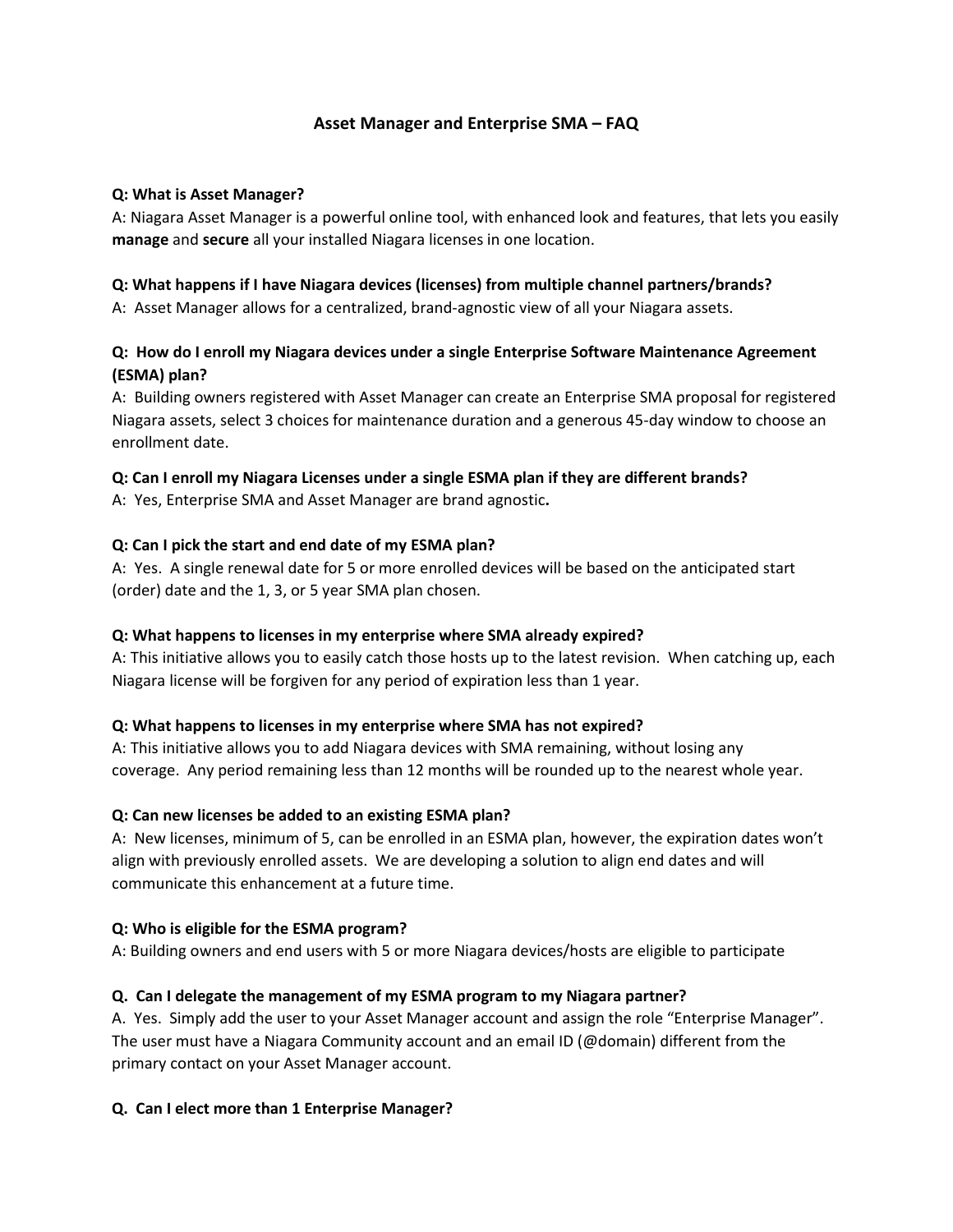A. Yes, the user must have a different email ID (@domain) from the primary contact on your Asset Manager account.

### **Q. Can the Enterprise Manager also be a user under their own Asset Manager account?**

A. Yes, if the Niagara Community username/email ID is unique to each Asset Manager account.

### **Q: As a service provider, how do I get access to updated license after enrollment?**

A: Users with read license permissions have access to a read version of licenses outside their supply chain. A copy of the license files can also be requested at time of order placement.

#### **Q: Is a discount available?**

A: Yes, for 2019 only, a discount will be applied to each purchased SMA part when 25 or more eligible licenses are enrolled.

### **Q: How long should it take to get my quote once I generate a proposal?**

A: Proposals are valid for 45 days. Enterprise accounts should work directly with their service providers for quotation and purchase order generation.

### **Q: What are organization affiliations and when are they required?**

A: Organization affiliations are links between end user and service provider organizations, indicating a business relationship for Niagara products and services. Approved affiliations set the device registration status to complete, allows bi-directional access to registered devices and enables access to cloud backup features.

# **Q: What if my service provider hasn't registered for Asset Manager and my device registrations remain in pending status?**

A: Contact your service provider to request they register for Asset Manager and establish an organization affiliation.

## **Q: What happens to the EMSA proposal after it's submitted?**

A: Email confirmations are sent to the logged in user who submitted the proposal, any additional emails added and recorded in Niagara Licensing under the ESMA Provider selected

# **Q: Can a license (HOST ID) be moved onto a new ESMA if it was previously enrolled and the SMA date has not expired?**

A: Yes, a Host already enrolled in an ESMA Plan can be selected for inclusion in an ESMA renewal. The selected license's maintenance expiration date will be used to calculate eligibility for the renewal (or new) plan. If the license's maintenance expiration date does not exceed the renewal (or new) ESMA expiration date, the license can be included.

# **Q: Can a license (HOST ID) be moved onto a new ESMA if it was previously enrolled and the SMA date has expired?**